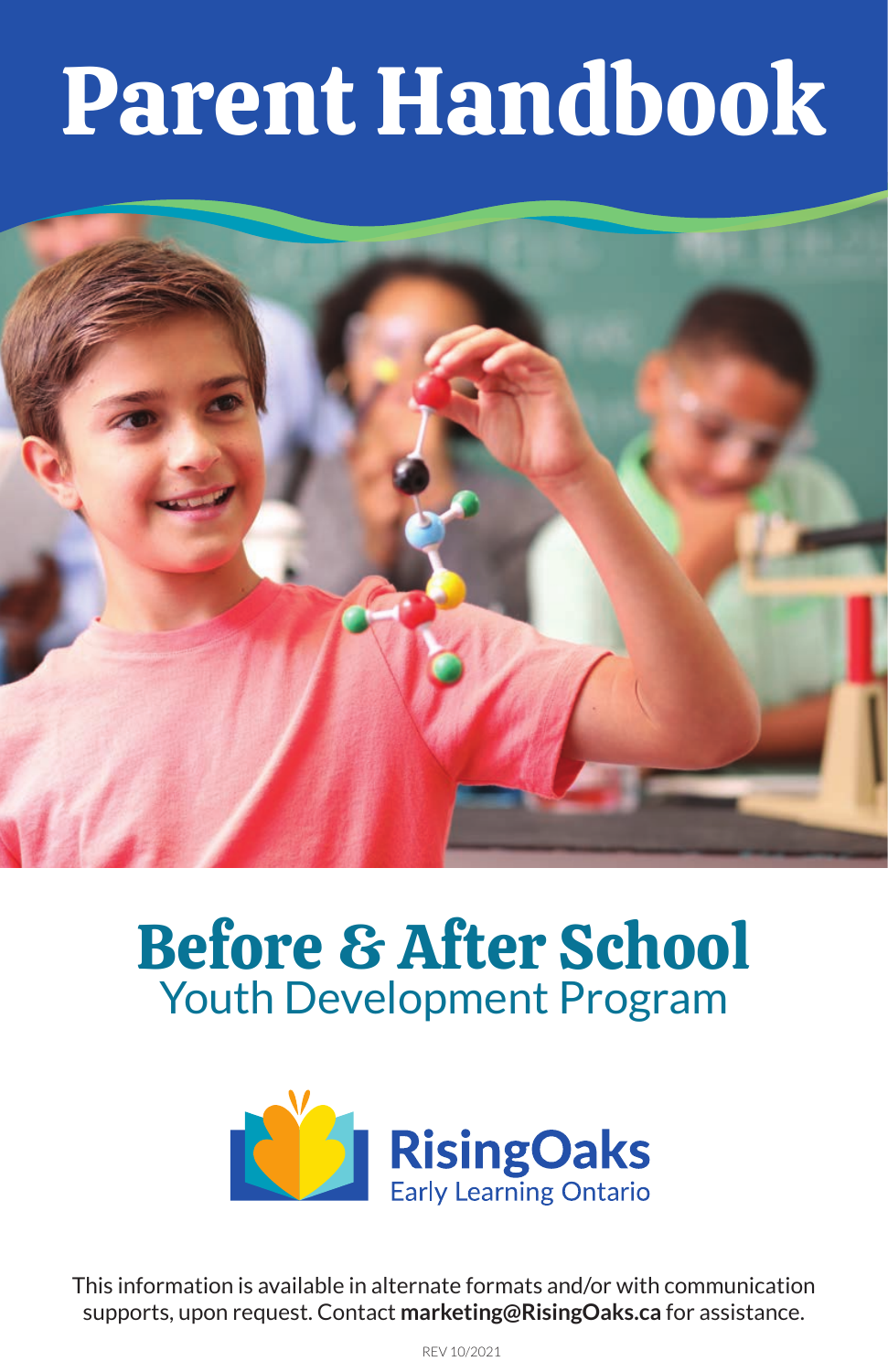# **Welcome to RisingOaks' Youth Development Program (YDP)**

YDP is extended care for students in grades 3–6. YDP before and after school programs are designed to engage children in learning, create adventures and nurture personal relationships. Students will explore in the six primary areas of learning: creativity/innovation, language, health & physical activity, numeracy, personal & social development, and science. There will also be opportunity for project work based on the children's interest.

Families may choose before school, after school or both and may enroll their child full-time, part-time, or on a flexible schedule, though a set recurring schedule is recommended.

# **Program Statement**

Our educators aim to achieve 9 program goals to support learning and development.

- 1. To promote the health, safety and well-being of children, ensuring individual needs are met, within RisingOaks' program.
- 2. To promote good nutrition and healthy eating habits for children.
- 3. To foster engagement and the development of positive, responsive relationships between children, families and educators.
- 4. To actively engage with community partners to enhance RisingOaks' program.
- 5. To give children a voice for self-expression, exchange of ideas and positive communication among their peers and educators.
- 6. To support the development of children's self-awareness, self-confidence, self-regulation and self-esteem.
- 7. To foster children's exploration, play and inquiry through a variety of child-initiated, educator-supported activities; including a mix of indoor, outdoor, active and quiet activities.
- 8. To create positive learning environments that support children in their learning and development based on their individual needs.
- 9. To enhance the quality of RisingOaks' program by supporting each employee in professional development and through on-going coaching and mentoring.

Families are encouraged to view the full Program Statement on RisingOaks' website www.RisingOaks.ca/program-statement. The online version of The Program Statement provides an overview of the following: Four Foundations, Pedagogical Approaches, Our Approaches to Achieve stated goals - including what you might see in our program and what we do behind the scenes. Alternatively, you can request a paper copy from the supervisor.

#### **Enrolment Process**

RisingOaks uses OneList Waterloo Region as it's central registry and waitlist. Search under the licensed child care section www.regionofwaterloo.onehsn.com. Once we receive your application via OneList, you will receive an email with the YDP Registration Package of forms to complete. We require two-weeks (10 business days) from the date your forms package is received in order to process your child's registration and ensure all requirements are in place to meet Ministry guidelines.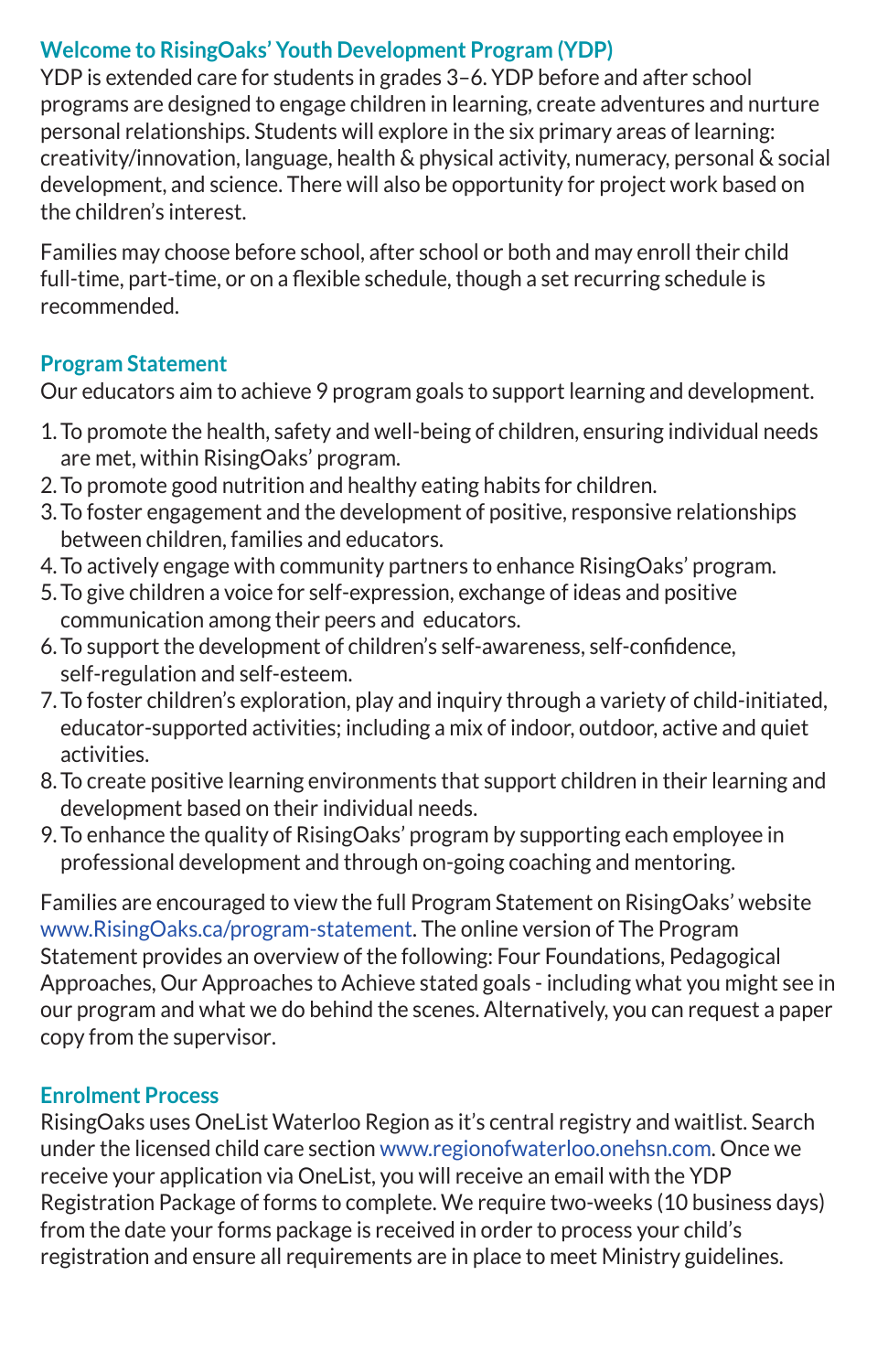#### **Fees**

- Programs are available to parents on a full/part-time basis (minimum 2 days per week) with a set recurring schedule.
- Fees are calculated on a daily basis and are charged based on scheduled days of care.
- RisingOaks does not issue credits or reduce fees due to sick days, vacation days, or any unexpected centre closures.
- Full or partial subsidies are available through the Region of Waterloo. Contact 519-575-4400
- Rates are determined annually and available at: https://www.RisingOaks.ca/wrdsb-fees
- Fees are not charged on statuatory holidays, or during the Christmas closure.

# **Methods of Payment**

Pre-authorized Debit (PAD) is the primary method of payment. On a case-by-case basis, post-dated cheques or e-transfer may be approved.

# **PA Days, March & Winter Break**

**Opt-Out:** Families with a child scheduled to attend are required to opt-out in writing if not attending a PADay, March or Winter Break camp. You must opt-out with a minimum of 10 business days. Failure to do so, will result in your account being charged for these dates. RisingOaks will provide reminders about the deadline.

**Opt-In:** If your child does not regularly attend on Fridays or attends another school, you may wish to opt-in for a full-day of care with RisingOaks.

Opt-Out and Opt-In forms can be found on our website: https://www.RisingOaks.ca/wrdsb-PA-days

RisingOaks reserves the right to provide care on PADays, during Winter and March Break at an alternate location. Families will be notified in advance of the location and given the choice to opt-out.

# **Program & Schedule Changes**

Should you require a change in schedule for your child care needs, please submit your request in writing to ydp@RisingOaks.ca providing notice of at least 10 business days. A schedule change is intended to change the number of days of care on an ongoing basis or to change the specific days of the week within your schedule – again on an ongoing basis. There is no reduction in fees due to missed days or vacation.

# **Withdrawal of Program or Days**

We require a notice of 10 business days to withdraw from the program, including families who have pre-enrolled but have not yet started.

Fees are owing for the duration of the notice period. Customer deposits will be credited to the account and any necessary adjustments (i.e., outstanding balances or additional credits) will be made.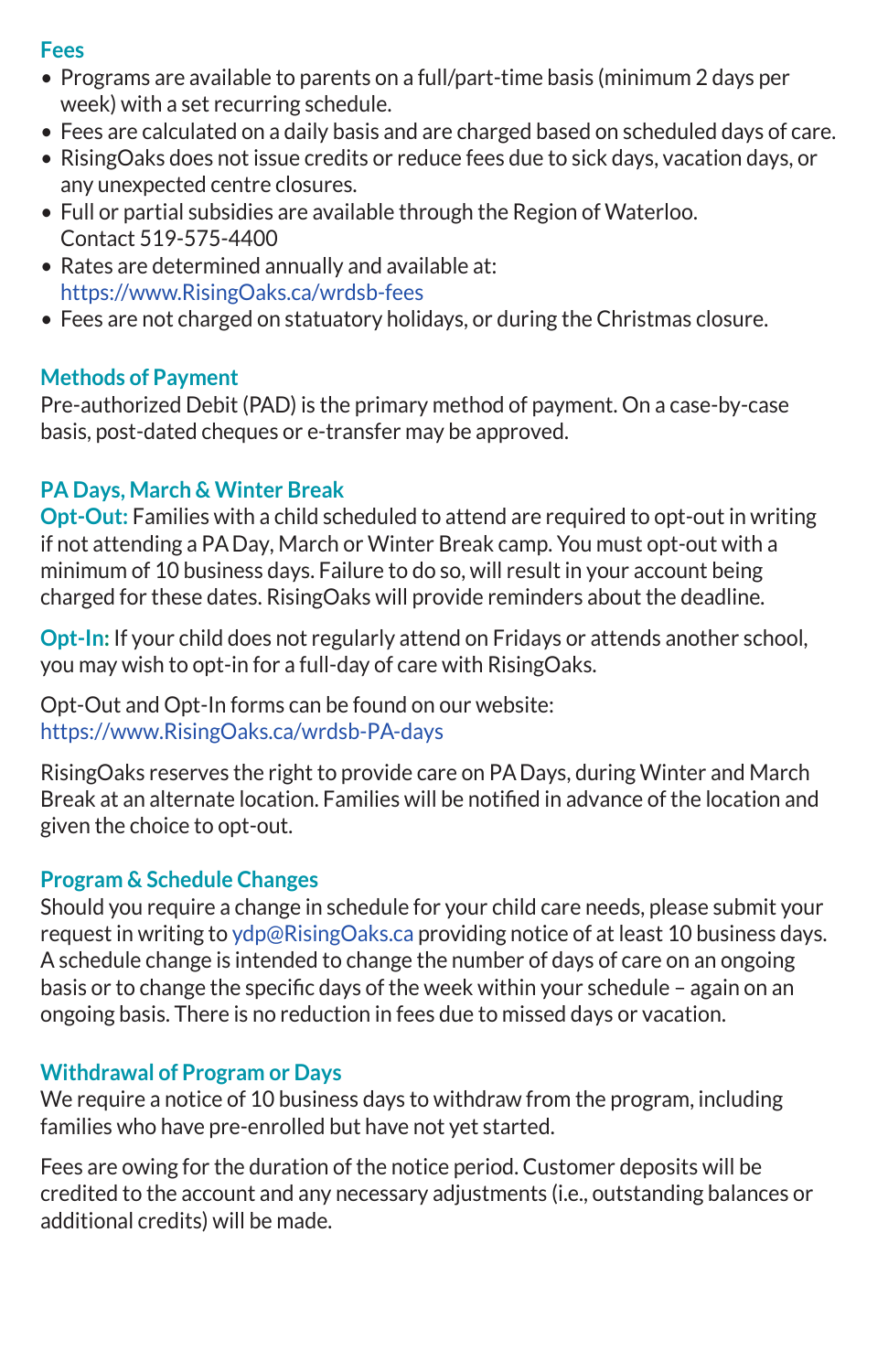# **Health & Safety**

RisingOaks has a purpose and obligation to ensure the safety and well-being of the children in its care. We have policies and procedures to ensure your child's health and safety in order to create a positive learning environment. These include:

- Secured entrance
- Serious Occurrences
- Staff to child ratios set out in the Child Care and Early Years Act (CCEYA)
- Staff Records Checks
- Positive Guidance Techniques
- Prohibited Practices

It is recommended that you keep your child home when they are showing signs of illness. There will be no reduction in fees due to illness. If a child has been suspended from school, they may not attend the Youth Development Program until the suspension is complete. There will be no reduction in fees due to suspension.

# **Accessibility**

RisingOaks is committed to ensuring that its services are provided in an accessible manner. Our educators work closely with special needs resource partners to ensure that the needs of all children are met.

# **Administration of Medication**

RisingOaks' educators are able to administer both prescription and non-prescription medication. It is preferable however that children receive all medication at home, if at all possible. If your child requires medication by injection (e.g., insulin), please speak to the centre supervisor as additional terms, conditions and training on your child's Individual Care Plan is required. Medication must be submitted directly to an educator for safe keeping and cannot be stored in your child's backpack.

# **Children's Arrival/Departure**

Staff must mark all children in and out of care on our attendance rosters, so be sure to say hello when you arrive. Please note that a child will only be released to individuals on your Authorized Pick-up List. You may update this list at any time. Individuals picking up for the first time - or unknown to the educator - will be asked for photo ID.

#### **Emergency Management**

In adverse weather conditions, parents are advised to listen to local radio stations and monitor RisingOaks' website or Facebook page for notices of an unexpected centre closure. RisingOaks' educators are trained in emergency preparedness and response in relation to fire, tornado and lock down procedures. Should an emergency situation arise that requires the children and staff to vacate the building for a longer period of time, it may be necessary for the group to move to the designated emergency shelter. RisingOaks will make every effort to provide timely communication with parents via phone and/or email.

# **Injury & Incident Reporting**

When minor incidents (e.g., scrapes, bumps, behavioural concerns) do occur, the educators will reassure the child, provide first aid if needed and complete an Incident Report or a Notice of Inappropriate Behaviour (NIB) form. These reports explain the incident in detail. You will be asked to review it upon pick up and to sign the Report acknowledging its receipt. A copy will be provided or emailed to you.

If medical attention is required, the educators will consult with you and/or call for emergency services as needed.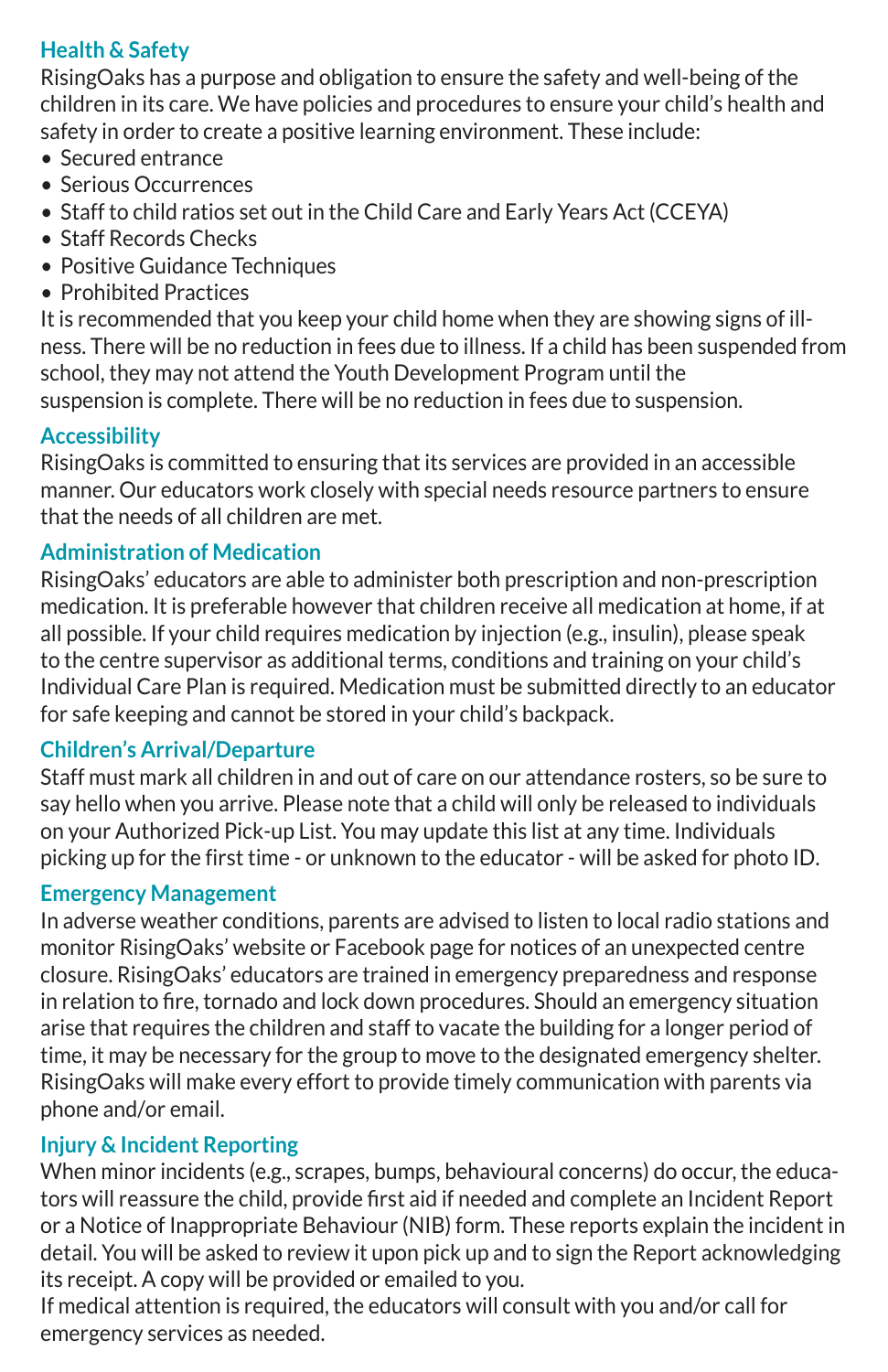# **Late Pick-up Policy**

Families with children picked up after the 6:00 pm closing time are tracked and can expect the following:

- **• First Late**: A call or email from the supervisor reminding them of the service hours.
- **• Second Late**: A formal warning letter from the supervisor.
- **• Third Late**: A third late may result in termination of care.

**\*Should a child be left in care more than an hour after the program closes, with no communication from the parent or the emergency contacts listed, Family and Children Services will be noti ied by the educator.**

# **Off-Site Excursions**

As part of the youth development program, educators occasionally include activities off premise. Parents/guardians are required to sign permission forms after reviewing the information sheet that contains details regarding the transportation, activities, risks and safety management strategies. To learn more about **Safety First!** – a risk management guide for off-site activities, visit www.RisingOaks.ca/safety-first**.** 

# **Nutrition**

Morning and afternoon snacks are provided daily and are selected in accordance with Canada's Food Guide. Please inform us of your child's specific food allergies. If your child is attending a full day for PAdays or camp, please provide lunch as per RisingOaks' Bagged Lunch Policy. Any food sent from home must be nut free and not have a "may contain nuts" warning. RisingOaks reserves the right to limit other foods from home due to severe anaphylactic risks of children enrolled. A menu of the snacks served and our Bagged Lunch Policy can be found on our website: https://www.RisingOaks.ca/weekly-menu-ydp

# **Prohibited Practices**

RisingOaks belives in building positive relationships with children including the use of positive guidance techniques. RisingOaks does not condone the following prohibited practices as outlined under the Child Care and Early Years Act:

- a. Corporal punishment of a child;
- b. Physical restraint of a child, such as confining a child to a high chair, stroller or other device for the purpose of discipline or in lieu of supervision, unless used to prevent the child from harming himself or someone else.
- c. Locking the exits of the centre for the purpose of confining a child in an area or room without adult supervision, unless such confinement occurs during an emergency and is required as part of the licensee's emergency management policies;
- d. Use of harsh or degrading measures or threats or derogatory language directed at a child or used in the presence of a child that would humiliate, shame or frighten the child or undermine his or her self-respect, dignity or self-worth;
- e. Depriving a child of basic needs including food, drink, shelter, sleep, toilet use, clothing or bedding; or
- f. Inflicting any bodily harm on children including making children eat or drink against their will.

RisingOaks — via the YDP supervisory team — regularly monitors its programs and observes RECEs and other staff. Any use of these practices is investigated and may result in progressive discipline, up to and including termination. If you observe such practices, please immediately report them to the YDP supervisor.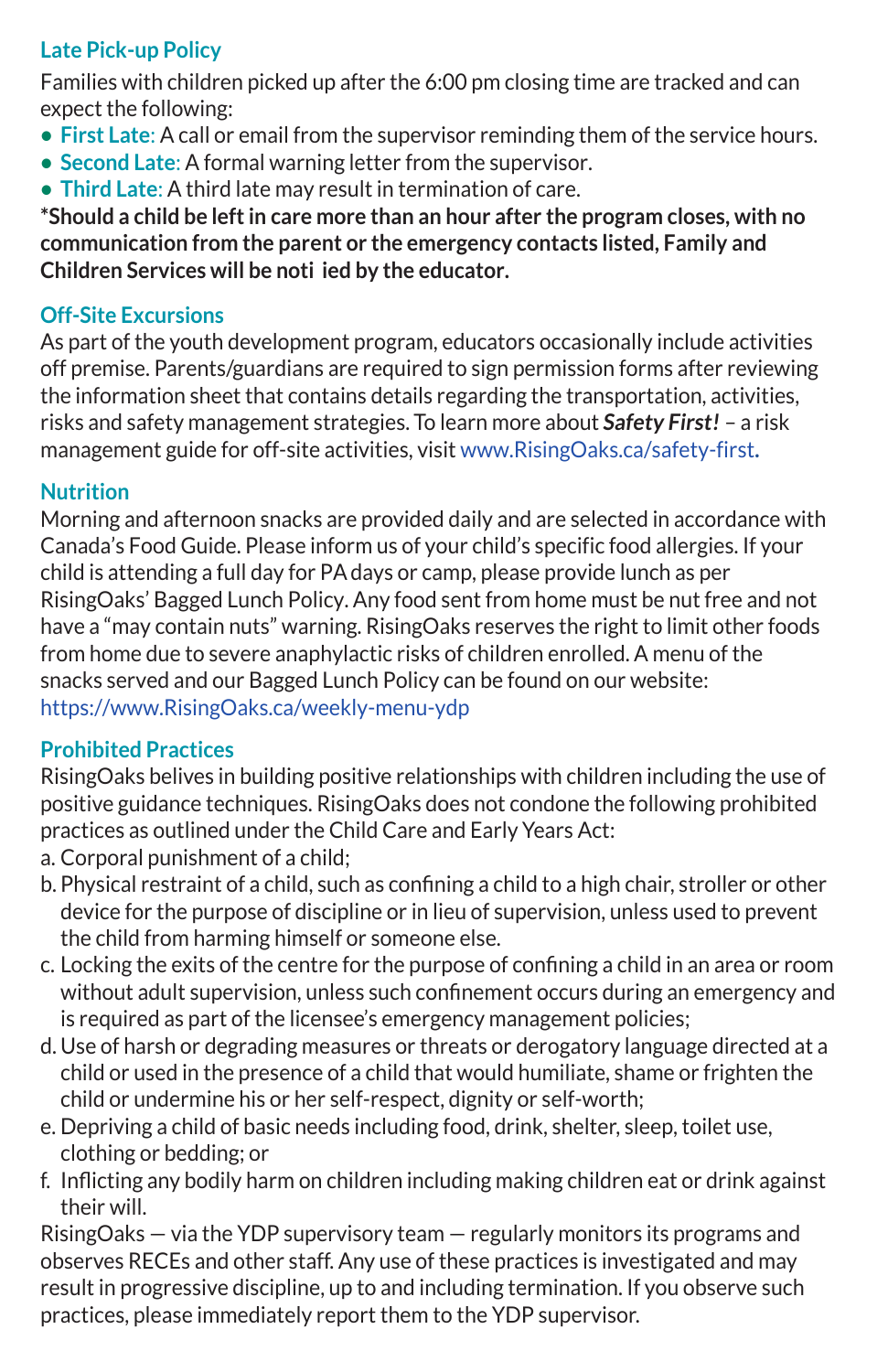# **Supervision of Students and Volunteers**

RisingOaks has a purpose and obligation to ensure the safety and well being of its vulnerable clients as well as the security of its operations. As such RisingOaks outlines its requirements for records checks, orientation and supervision of students and volunteers.

A clear police Vulnerable Sector Check (VSC) is required for students and volunteers, including those serving on RisingOaks' Board of Directors, who are 18 years and older.

An Offence Declaration is required for all students and volunteers who are 13 years and older upon the start of their placement or volunteer commitment.

Direct unsupervised access to the children (that is: when an adult is alone with a child other than their own) is not permitted for persons who are not employees of RisingOaks. Only employees will have direct unsupervised access to the children in RisingOaks' care.

No child will be supervised by a person under 18 years of age and placement students and volunteers are not counted in staffing ratios to meet minimum requirements of the Child Care & Early Years Act (CCEYA).

Students and volunteers receive an orientation to - and are required to adhere to - RisingOaks' program philosophy, policies, procedures and practices.

Students and volunteers are supervised by a registered ECE (RECE) at all times when providing care and guidance to the children. Failure to adequately supervise a student or volunteer may be deemed to be professional misconduct under the Early Childhood Educators Act (2007) and be reported to the College of ECEs.

# **Communication**

We value the partnership we build with the whole family and encourage open communication. Please reach out to us if you have any questions or concerns.

Be sure to read our monthly e-news which includes important dates and learning that takes place in our programs.

You may also wish to follow us on: **[facebook.com/RisingOaks.ca](http://www.facebook.com/RisingOaks.ca)** 

# **Parent Issues & Concerns Policy**

- RisingOaks strives to provide a transparent process for parents/guardians, the YDP staff and management to use when parents/guardians bring forward issues/concerns.
- In support of RisingOaks' Vision, Mission and Program Statement, all parties will foster positive and responsive interactions among the children, parents/guardians and child care staff. This includes fostering the engagement of and ongoing communication with parents/guardians about the program and their children.
- RisingOaks staff will be available to engage parents/guardians in conversations and support a positive experience during every interaction.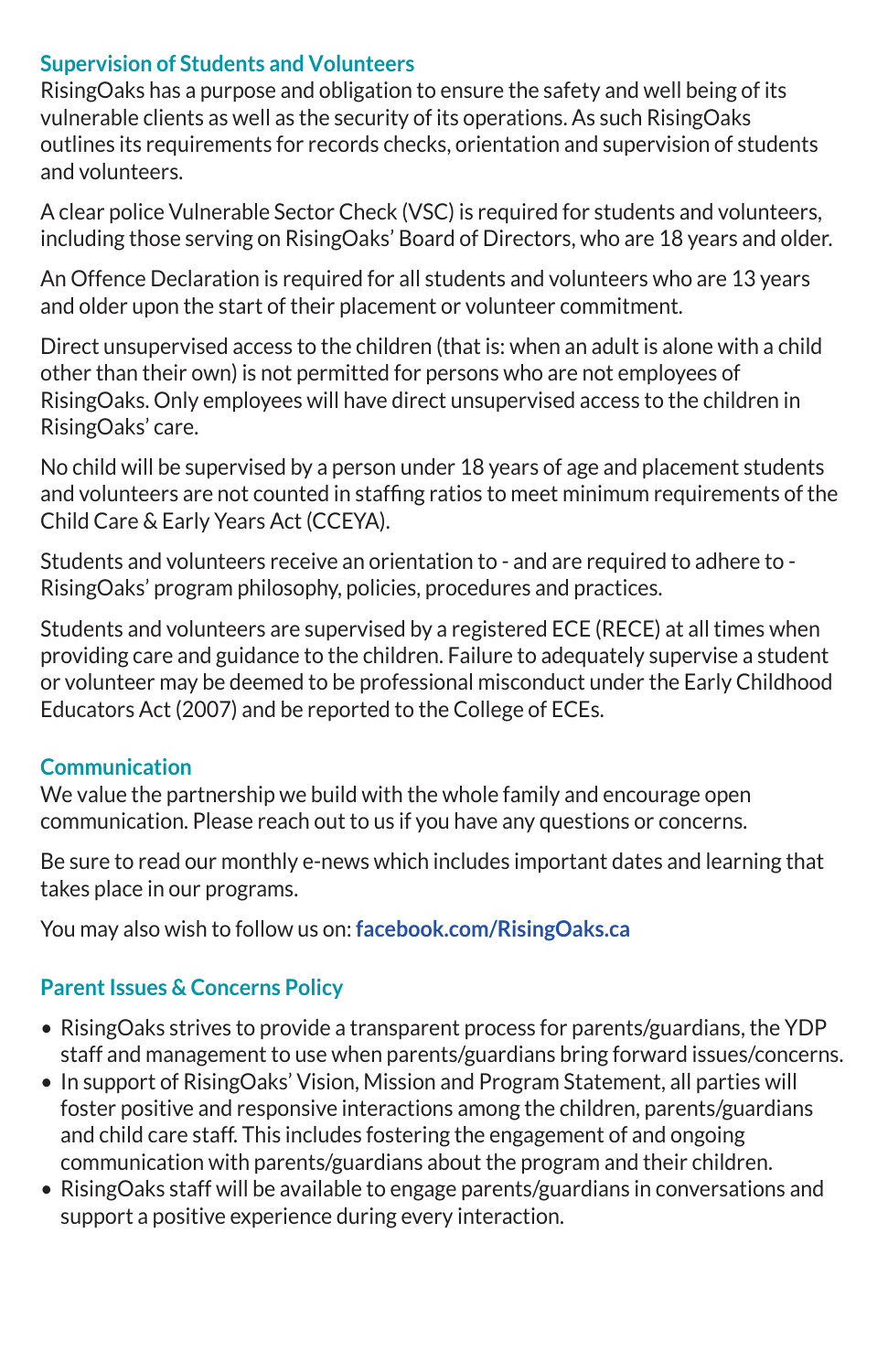# **Reporting Parent Issues and Concerns**

• Issues/concerns from parents/guardians may be brought forward verbally or in writing. Parents are encouraged to take advantage of the following channels to communicate your suggestions, concerns and/or seek clarification about RisingOaks' policies, procedures and practices as the need arises:

| Type                                       | <b>Examples</b>                                                                 | Speak to              |
|--------------------------------------------|---------------------------------------------------------------------------------|-----------------------|
| Program-related                            | absences, program activities, food arrangements, etc.                           | <b>YDP Staff</b>      |
| Operational                                | schedule changes, fees, hours of operation, staffing, waiting list, etc.        | <b>YDP Supervisor</b> |
| Staff/Volunteer/<br><b>Student Conduct</b> | Any conduct concerns that may affect health,<br>safety or wellbeing of a child. | <b>YDP</b> Supervisor |

- Parents may also make a submission using the online contact us form on our website: https://www.RisingOaks.ca/contact
- Parents, at their discretion, may seek clarification from, or voice concerns to, the CEO at lprospero@RisingOaks.ca or by calling 519-894-0581, ext. 102
- All issues and concerns will be taken seriously and will be addressed. Every effort will be made to address and resolve issues and concerns to the satisfaction of all parties and as quickly as possible.

# **Responding to Parent Issues and Concerns**

- Every issue and concern will be treated confidentially to the extent possible. Information may be shared with the centre supervisor and/or senior management to assist in a resolution. Every effort will be made to protect the privacy of parents/ guardians, children, staff, students and volunteers, except when information must be disclosed for legal reasons.
- An initial acknowledgement or response to an issue or concern will be provided to parents/guardians within two business days with a follow up conducted within 10 business days.
- The YDP supervisor, together will senior management where applicable, will determine if a full internal investigation is warranted.
- A parent/guardian who is not satisfied with resolution of their issue or concerns has the right to escalate their concern to any of the following:
	- · The Board Chair by emailing: boardchair@RisingOaks.ca
	- · Ministry of Education: 1-877-510-5333; information.met@ontario.ca
	- · College of Early Childhood Educators 1 888 961-8558; discipline@college-ece.ca
	- · Family and Children's Services 519-576-0540

# **Respectful Conduct**

- RisingOaks maintains high standards for positive interaction, communication and role-modeling for children. Harassment and discrimination will therefore not be tolerated from any party.
- If at any point a parent/guardian, YDP staff or management feels uncomfortable, threatened, abused or belittled, they may immediately end the conversation and report the situation to the supervisor and/or CEO.